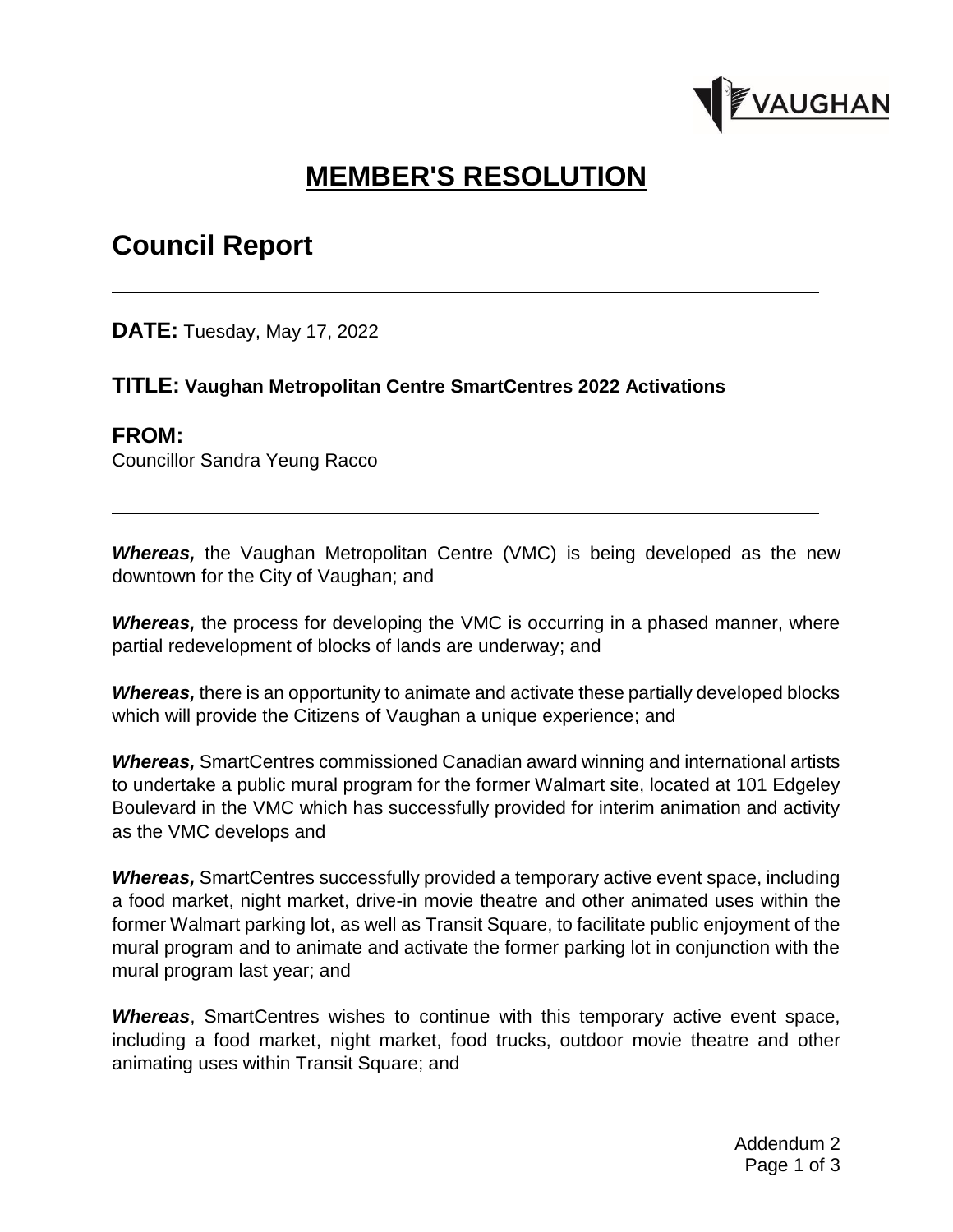*Whereas,* this cultural injection in the VMC will be activated into the early Fall and will be an important and memorable landmark for the City of Vaughan and the VMC, providing its citizens and visitors with an opportunity to enjoy a unique art installation and a vibrant outdoor food and entertainment event experience; and

*Whereas,* the City of Vaughan Special Events By-law limits special events to 4 consecutive days within a 30 day period ensuring minimal disruption to the quiet enjoyment of the City of Vaughan; and

*Whereas,* limiting the proposed activities and events would not be conducive to the proposed animation and/or activation programming envisioned; and

**Whereas,** permitting these proposed events will include the appropriate limitations as prescribed within the requirements of the City of Vaughan Special Events By-law and as determined by the Director & Chief Licensing Officer of By-law & Compliance, Licensing and Permit Services, to ensure the safe enjoyment of the event and minimize the possibility of disruption to the residents of Vaughan.

#### **It is therefore recommended:**

- 1. An exemption to sections of the the Special Event By-law shall be permitted to allow for the animation and activation programming within the former parking lot at 101 Edgeley Boulevard and Transit Square, subject to the following conditions:
	- a. That a special event permit is obtained;
	- b. The exemption proposed shall only apply to the appropriate sections of the Special Event By-law that limit maximum days, thereby permitting the event to begin upon issuance of the Special Event Permit and expire on December 31, 2022;
	- c. The proposed event shall only be permitted within the former parking lot at 101 Edgeley Boulevard and Transit Square east of 100 New Park Place;
	- d. All activities shall be limited from 8:00 a.m. to 11:00 p.m.;
	- e. Outdoor movie theatre activities shall occur no more than twice per each week;
	- f. That the Director & Chief Licensing Officer be authorized at her discretion to extend the outdoor movie event to 12:01 a.m. if no noise complaints are received the first two weeks of the event;
	- g. That the Director & Chief Licensing Officer be authorized at her discretion to revert the outdoor movie event back to 11 p.m. for the duration of the permit, should any noise complaints be received following the extension to 12:01 a.m.;
	- h. All food trucks, food vendors and other vendors shall be licensed in accordance with the City of Vaughan Business Licensing By-law;